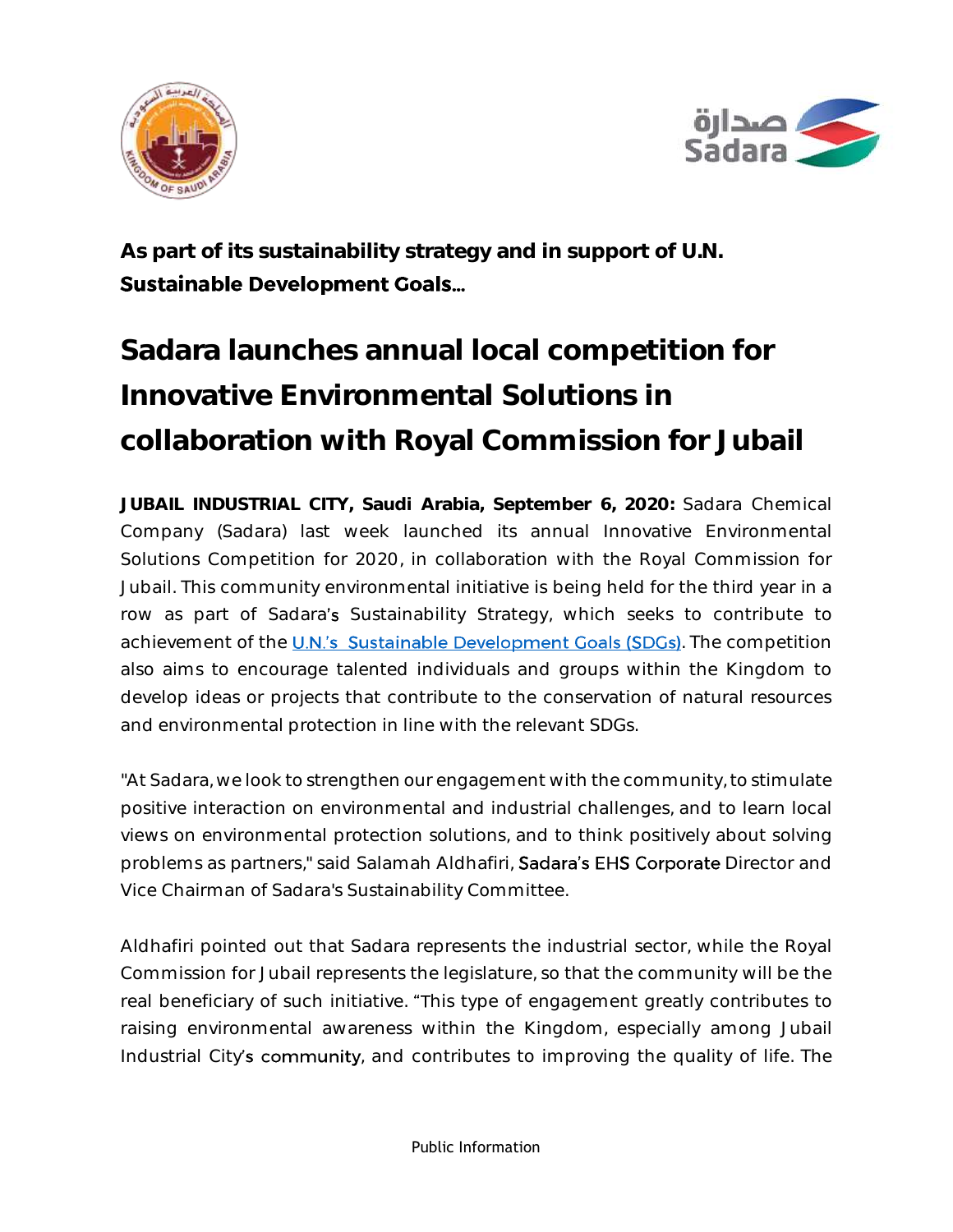continuity of the competition for three consecutive years and the interaction shown with our community are the best indicators of its expected success," added Aldhafiri.

Eng. Owayed Alrashidi, Director of Environmental Protection and Control at the Royal Commission for Jubail, stated: "We sincerely thank Sadara for taking such sustainable approach in all stages of its operations and production, applying best practices to preserving the environment, and sponsoring programs and activities to educate the community about the importance of environmental conservation. Sadara has been keen to encourage all members of the community to find innovative solutions to the environmental challenges faced during day-to-day activities, while extending the support needed to adopt these proposed solutions in the form of an environmental competition held each year, which contributes actively to achieving the required goals of raising the community's awareness and to participate in finding appropriate environmental solutions and contributing to their implementation."

It should be noted that the competition witnessed a remarkable turnout in the previous year, 2019, where the number of participants increased by 40% compared with 2018. The winners in 2019 were: Ms. Shrooq Flatah, who won First Place for her project, "Laboratory Capsule to Recycle Chemical Waste to Energy," which supports goals 7 and 12 of the SDGs; Second Place went to Mr. Mohammed Al-Shareef for his project, "Carbon Ash Recycling," which supports the SDG goal 13; and Third Place went to Mr. Salah Al-Mutawa for his project, "Tool for Collecting Plastic Waste from the Sea," which supports goal 14 of the SDGs.

Participation in this year's competition is open to all age groups in Saudi Arabia, especially young people and students, and the event will run until the end of October 2020. The winners will be announced in November 2020.

To find out more about the competition and to participate, please visit the website: [Sadara Innovative Environmental Solutions Competition.](https://sadara.com/iescompetition/en/index.html)

**####**